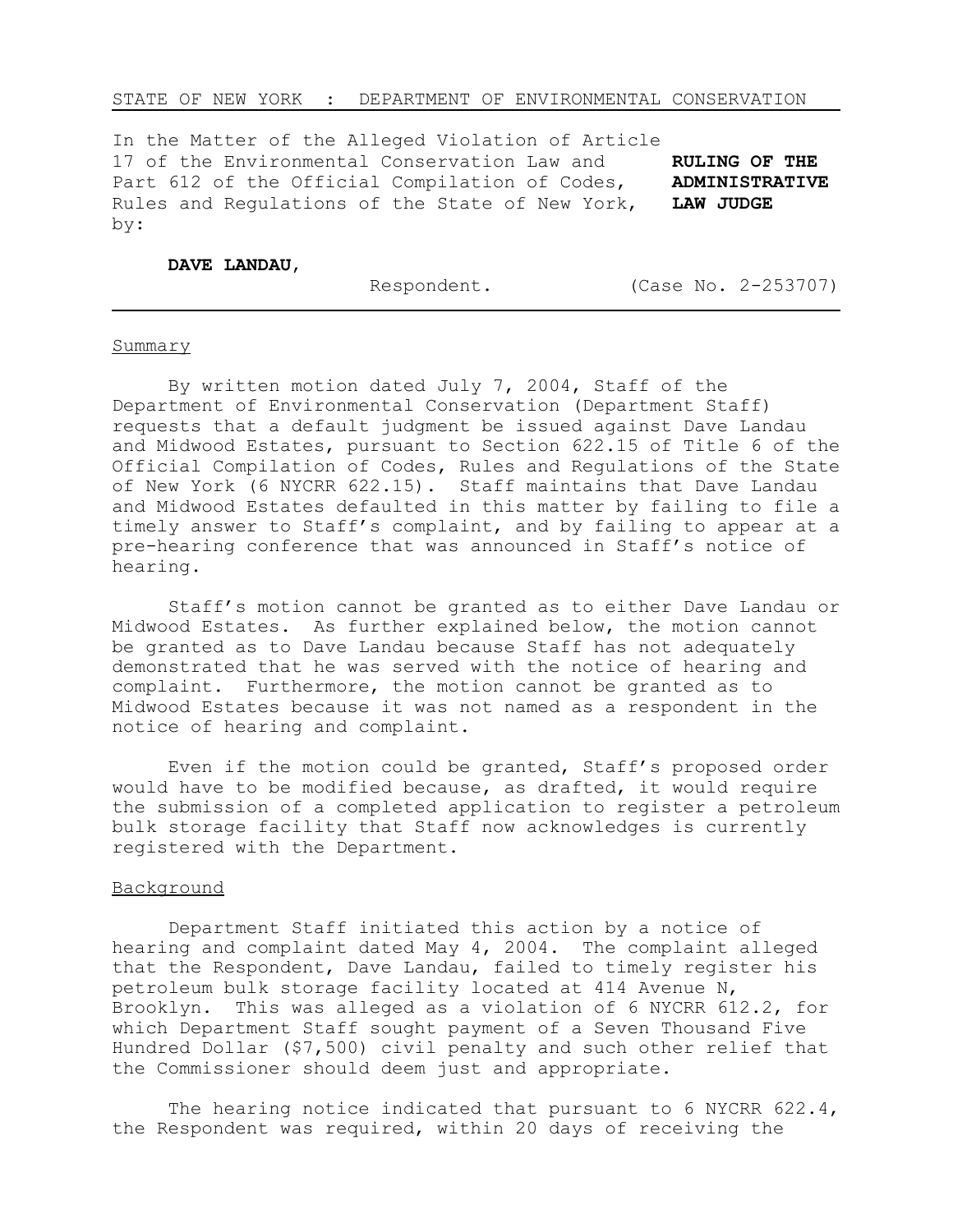notice and complaint, to serve upon Department Staff an answer signed by the Respondent, the Respondent's attorney, or other authorized representative. The notice also advised the Respondent that, pursuant to 6 NYCRR 622.8, a pre-hearing conference would be held at 11 a.m. on May 20, 2004, at the Department's offices in Long Island City, in order for the Respondent and Department Staff to resolve, clarify and define the issues between them. Finally, the notice informed the Respondent that his failure to make timely service of an answer, or his failure to attend the scheduled pre-hearing conference, would result in a default and waiver of the Respondent's right to a hearing.

By written motion dated July 7, 2004, Department Staff requested a default judgment pursuant to 6 NYCRR 622.15. The default judgment is sought as to Dave Landau and Midwood Estates, which the motion papers cite together as "Respondent," even though Midwood Estates was not a named respondent in the notice and complaint. According to the default motion, Dave Landau and Midwood Estates are in default because they failed to file a timely answer and because they failed to appear at the scheduled pre-hearing conference. The motion requests that the Commissioner issue an order finding the default, imposing a \$7,500 civil penalty, requiring that a completed application to register the petroleum bulk storage facility be submitted within 30 days of the order's effective date, and directing that there be no further violations of the law and regulations.

As an administrative law judge with the Department's Office of Hearings and Mediation Services, I was assigned to this matter after the office received a copy of the default motion. After reviewing it, I wrote Staff counsel Benjamin Conlon a letter dated August 12, 2004, seeking clarification of Staff's position.

My letter noted that while Staff's proposed order would require the Respondent to submit a completed application to register the petroleum bulk storage facility, the cover letter for the hearing notice states that according to the Department's records, the Respondent registered his tanks after they were due to be registered, which suggests that the Respondent complies with the registration requirement and need not re-register at this time.

My letter also noted that Mr. Conlon's affirmation in support of the default motion justifies the proposed civil penalty in part on the "duration" of the violation of the registration requirement. Staff's proposed order (but not the complaint) said that the registration for the Respondent's facility expired on July 14, 2002. However, it was unclear from the papers as a whole if and when the violation was corrected.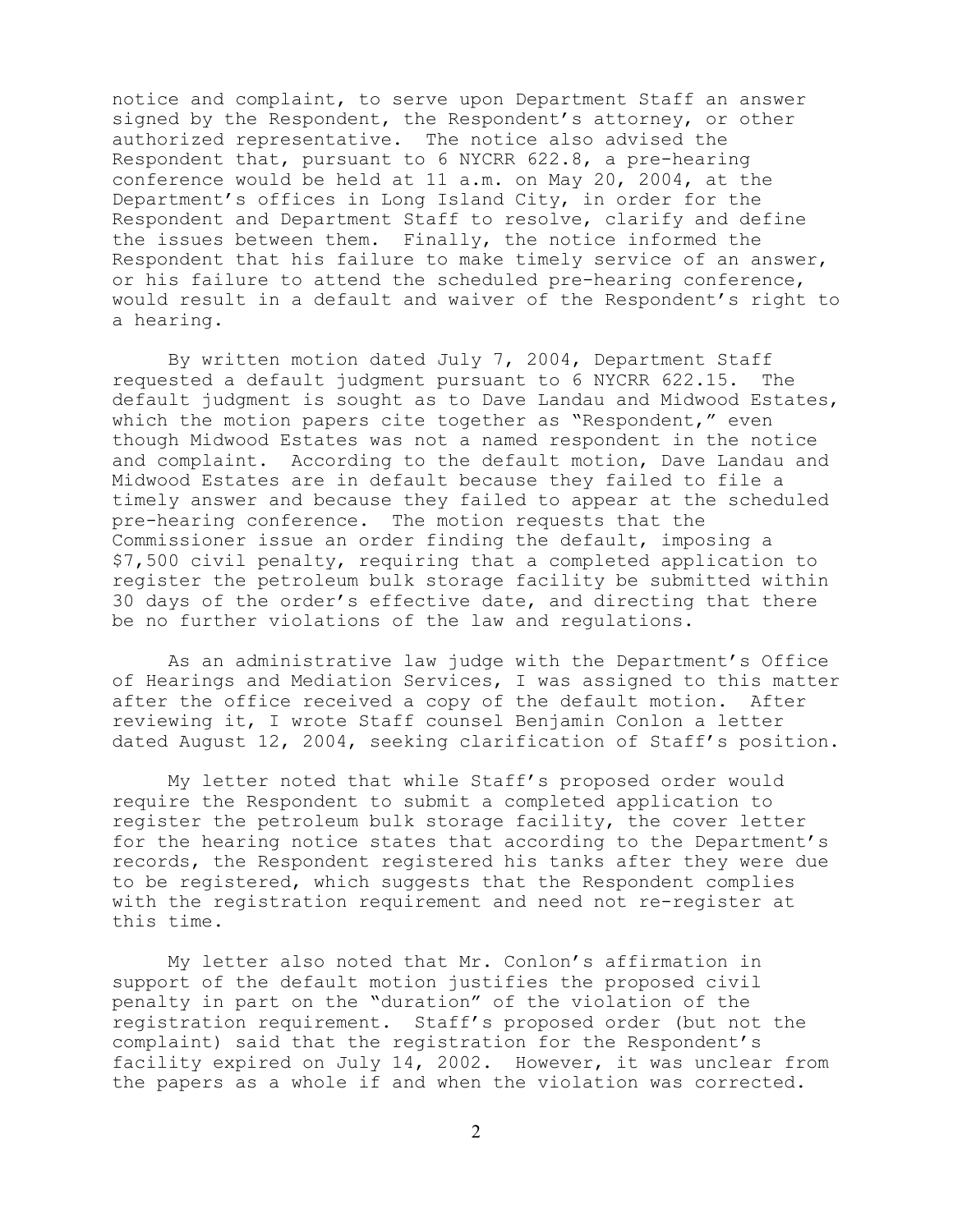I wrote that because Staff's papers were so ambiguous, the default motion could not be granted and the appropriate relief awarded until Staff clarified whether the Respondent had come back into compliance with the registration requirement. I wrote that if the Respondent had come back into compliance, I needed to know when the registration was renewed, so the duration of the violation could be determined.

Finally, pointing out that if the Respondent's facility is currently registered, it would not seem necessary to require the Respondent to submit a new registration application, I sought confirmation whether Staff wanted to withdraw that requirement from its proposed order.

In response to my letter, Alyce Gilbert of the Department's Division of Environmental Enforcement, who works under Mr. Conlon's supervision, submitted an affidavit dated August 24, 2004. Her affidavit indicated that the facility's petroleum bulk storage registration expired on July 14, 2002, and that the facility remained unregistered until January 21, 2004, when it was registered again.

In a follow-up conversation with Ms. Gilbert on August 31, 2004, she said that because the facility is currently registered, Staff agreed to withdraw its request that the Respondent be directed to submit a new registration application.

No response to the default motion has been made by or on behalf of Dave Landau or Midwood Estates.

- - Dave Landau

The default motion cannot be granted as to Dave Landau because Staff has not adequately demonstrated that he was served with the notice of hearing and complaint.

As noted above, Dave Landau was the only named respondent in the notice of hearing and complaint. In an affidavit of September 1, 2004, Ms. Gilbert states that on May 7, 2004, she placed a true and correct copy of the documents in a secure postpaid wrapper, addressed as follows:

Dave Landau Midwood Estates  $1225$  39<sup>th</sup> Street Brooklyn, New York 11218

(This affidavit was furnished in response to my August 12, 2004, letter, to correct a typographical error in Ms. Gilbert's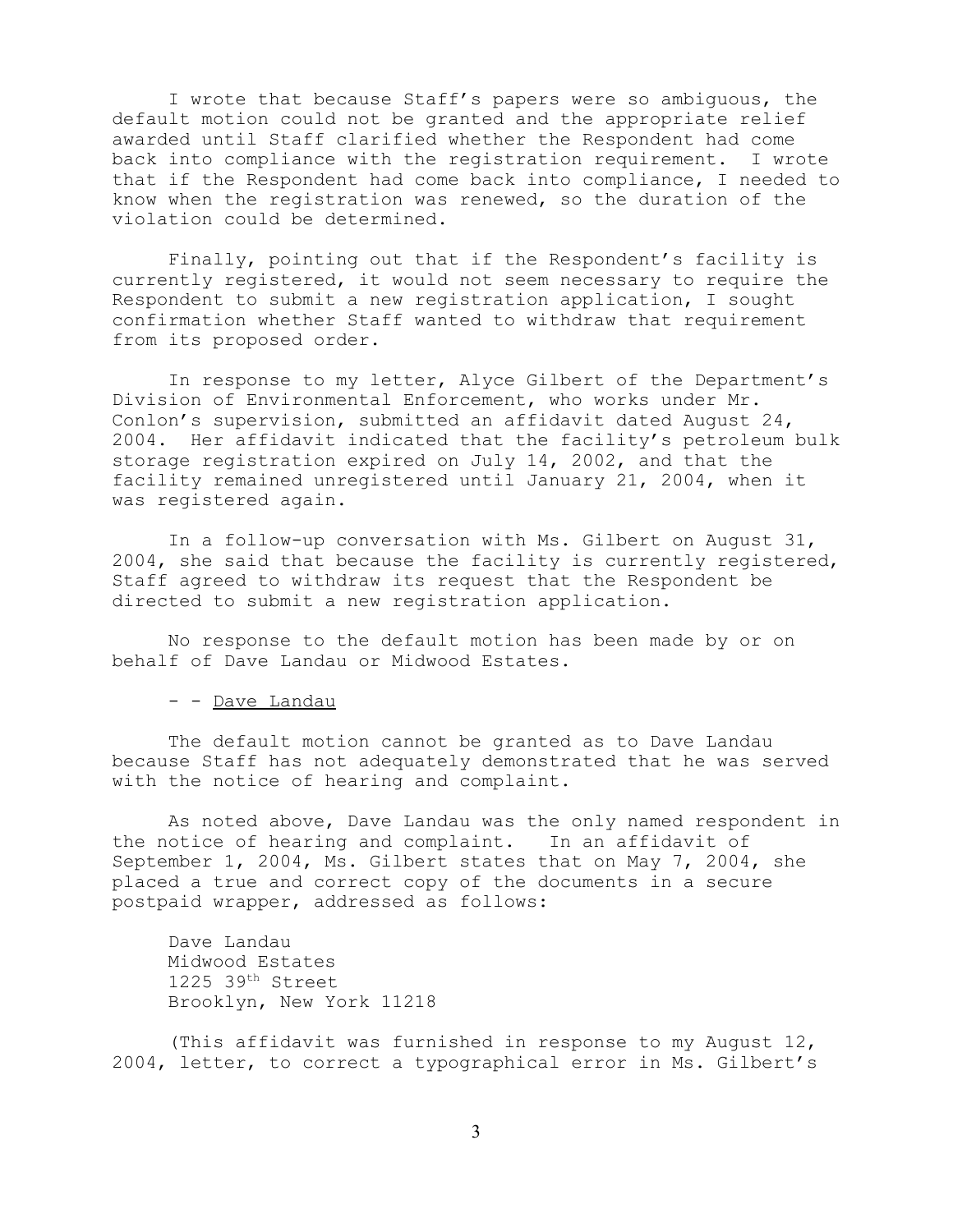mailing affidavit that was attached as Exhibit "C" to the default motion.)

According to Ms. Gilbert, she mailed the notice of hearing by certified mail return receipt requested. A copy of the signed return receipt card, attached to the motion as Exhibit "D", shows the following address for delivery:

Midwood Estates Dave Landau 1225 39th Street Brooklyn, New York 11218

When the card was returned to Department Staff, it indicated a mailing date of May 10, 2004, and a delivery date of May 12, 2004. The name of the recipient is not decipherable from that person's signature on the card. The last name "Ausch" is printed below the signature line, but that name does not appear anywhere in Staff's papers.

According to the Department's regulations, a notice of hearing and complaint may be served by certified mail, in which case service is considered complete when the notice of hearing and complaint are received  $[see 6 NYCRR 622.3(a)(3)].$  In this case, the papers were received, but it is not evident that they were received by or on behalf Mr. Landau.

The return receipt card, by itself, assures the Department only that the papers were delivered at the address to which they were sent, not that the address is an appropriate one for service upon their intended recipient. Also, the card identifies two addressees, with Midwood Estates appearing at the top.

Whatever legal relationship Midwood Estates has to Mr. Landau is not explained in Mr. Conlon's affirmation, Ms. Gilbert's affidavit, or any other evidence provided as part of the default motion. Nor is there any evidence connecting Mr. Landau to the 1225 39<sup>th</sup> Street address.

Department Staff did not do separate mailings for Mr. Landau and Midwood Estates; it mailed one set of documents for two intended recipients. Though the notice of hearing and complaint were delivered at the Brooklyn address, it is not clear on whose behalf they were accepted, or to which of the addressees they were forwarded.

In summary, Staff's default motion is inadequate as to Dave Landau because it does not contain proof that Mr. Landau was served with the notice and complaint, a required element for such a motion. [See 6 NYCRR 622.15(b)(1), which states that a motion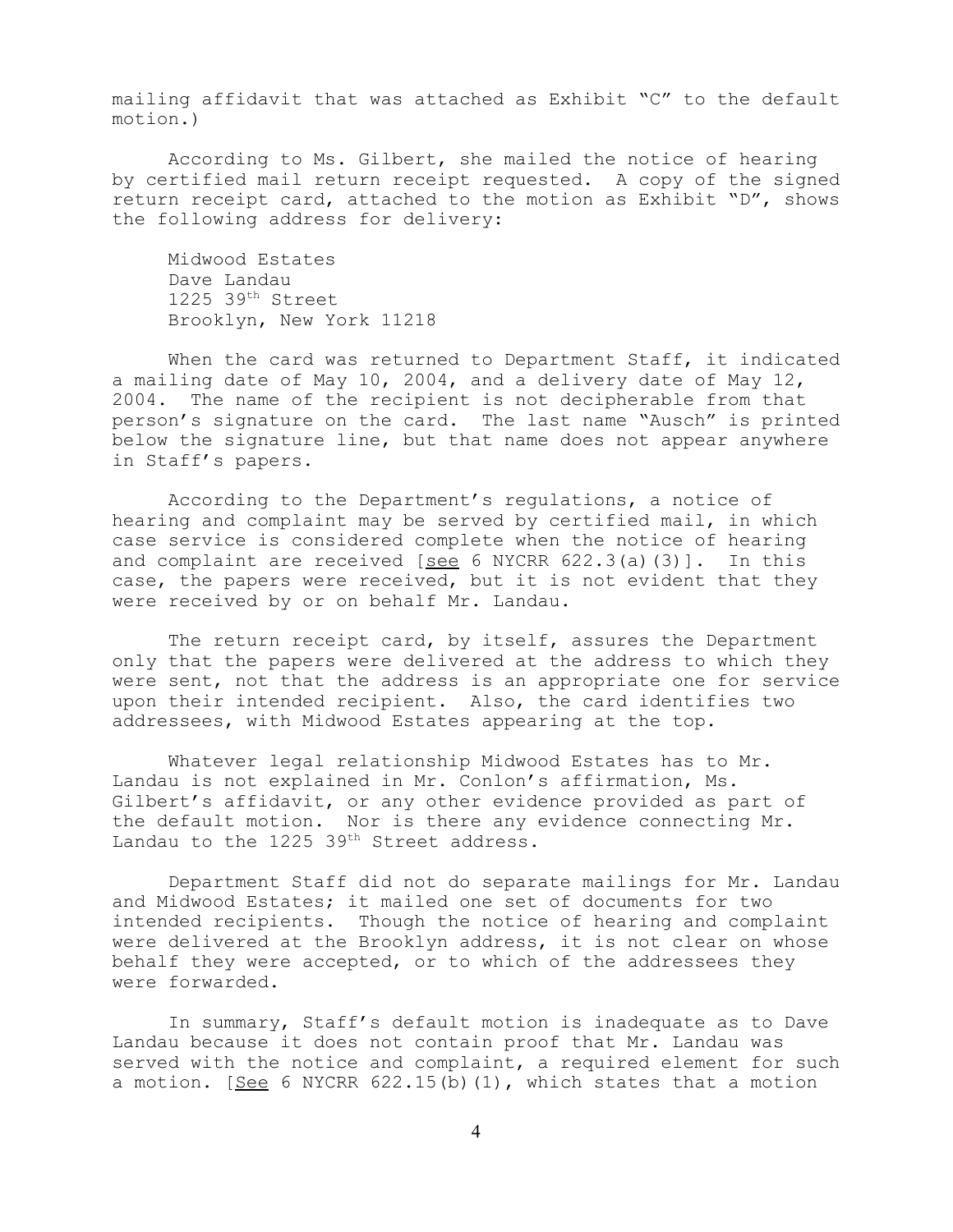for a default judgment must contain proof of service upon the respondent of the notice of hearing and complaint or such other document which commenced the proceeding.]

# - - Midwood Estates

The default judgment cannot be granted as to Midwood Estates because Midwood Estates was not named as a Respondent in the notice of hearing and complaint, even if one were to conclude that it, and not Dave Landau, was served with the pleadings.

Because the notice of hearing and complaint identified only Mr. Landau as Respondent, he alone was obliged to answer the complaint and appear at the pre-hearing conference. The failure of Midwood Estates to answer or appear does not constitute a default, because Staff's hearing notice put it under no obligation to respond to the charges. If Staff wants to add Midwood Estates to this action, it should move to amend the complaint.

## - - Duty to Register

Finally, even if one could find the basis for a default in this matter, Staff's proposed order would have to be modified. Where, as here, Staff now concedes that the petroleum bulk storage facility has been re-registered with the Department, it makes no sense to require the submission of another registration application.

### Ruling

The motion for default judgment is denied as to both Dave Landau and Midwood Estates.

Albany, New York **Edward Buhrmaster** 

/s/ September 21, 2004 **Administrative Law Judge**